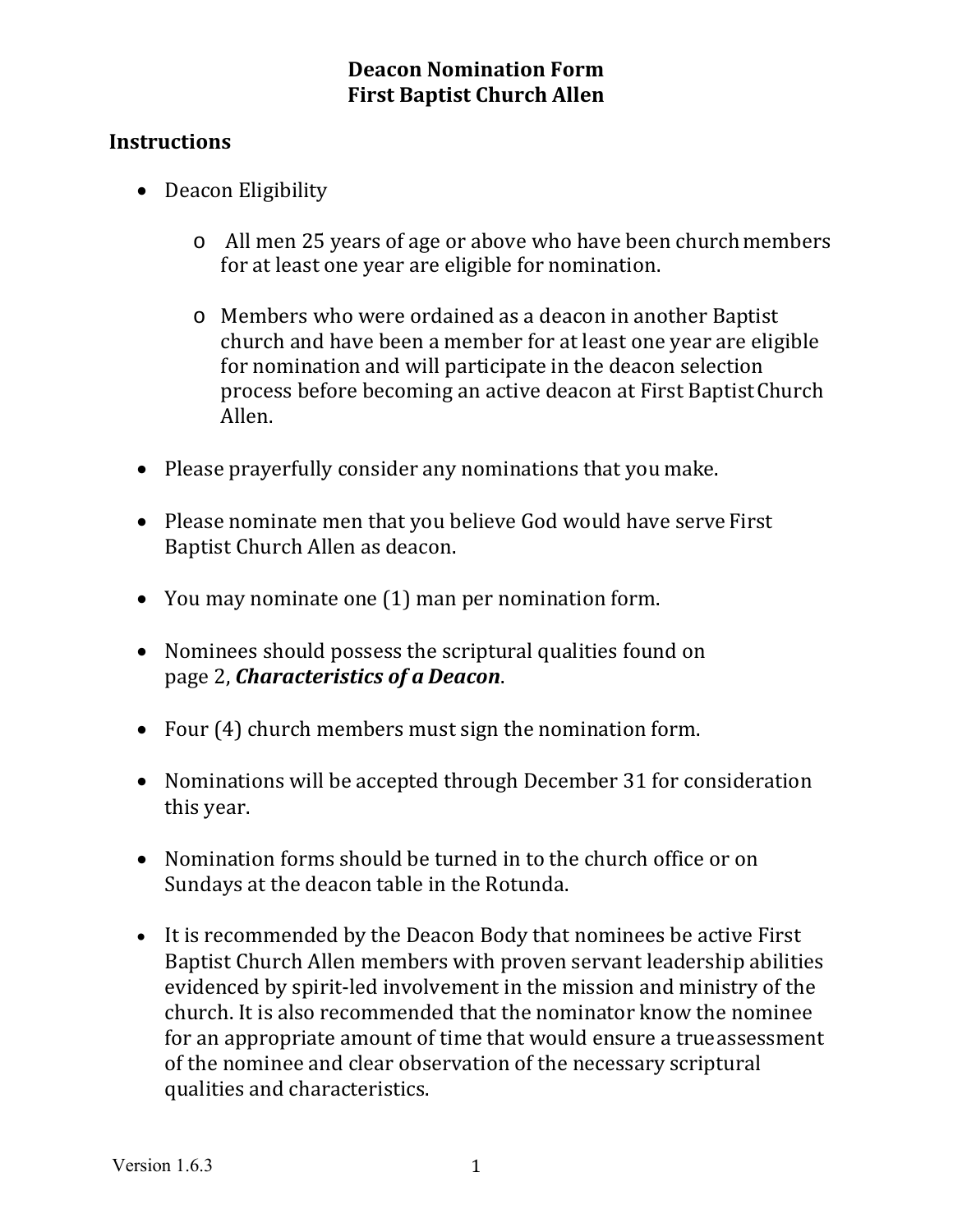### **Deacon Nomination Form First Baptist Church – Allen, Texas**

# **Characteristics of a Deacon**

**A Serving Man** – One who is faithfully serving the church and the Lord through corporate worship, Bible Fellowship Group, prayer ministry and personal ministry, such as teaching, visiting, etc. (Matthew 20:20-28; John 13:1-17; Acts 6:1-8; Romans 12:3-8; 1 Peter 4:7-11)

**A Sought Man** – Sought by the church, not a man seeking the honor of being called a deacon. A man recognized by the church for his spirit of servanthood. (Romans 12:3; Galatians 5:24-26; Acts 6:3-5)

**A Sincere Man** – One beyond reproach who casts no slur on others; does not stir up dissension among the brethren; keeps his promises and commitments; lives by faith and is faithful; is not a backbiter; is truthful in love; honest and of good reputation. (Acts 6:3-5; 1 Timothy 3:10, Psalm 15:1-3; Proverbs 6:16- 19; Galatians 2:20, 5:14-15; Ephesians 4:25-27)

**A Sacrificial Man** – Willing to take the initiative to meet the needs of others; willing to participate in the caring ministry of deacons; a tither and a grace giver; a selfless man. (Malachi 3:10; John 13:12-17; Acts 6:1-7; 1 Corinthians 10:24; 1 Thessalonians 3:6-10; 1 Timothy 5:3)

**A Spiritual Man** – Full of the Holy Spirit; recognizing and exercising spiritual gifts; a man committed to prayer, Bible study, and an active devotional life; spiritual leader of his family. (Matthew 6:1-15; Acts 6:3-5; Galatians 5:22-26; Ephesians 5:18; 1 Corinthians 12:1-12; Deuteronomy 6:6-7; 2 Timothy 2:15)

**A Soul Winning Man** – Willing to be trained and to train others to lead souls to Christ; an active witness. (Proverbs 11:30; Matthew 28:19-20; Luke 14:16-23; Acts 1:8)

**A Sold‐Out Man to His Family** – Faithful; sexually pure; the husband of one wife (not divorced); managing his children and household well; blameless; tested; nothing held against him; abstaining from alcohol and illegal drugs; exemplary family life to the flock. (Malachi 2:16; Ephesians 5:25-32, 6:1-4; 1 Corinthians 6:19; 1 Timothy 3:8-13; Hebrews 13:4-5)

### *"Passionate men led by passionate leaders to accomplish the critical priorities of the church through service"*